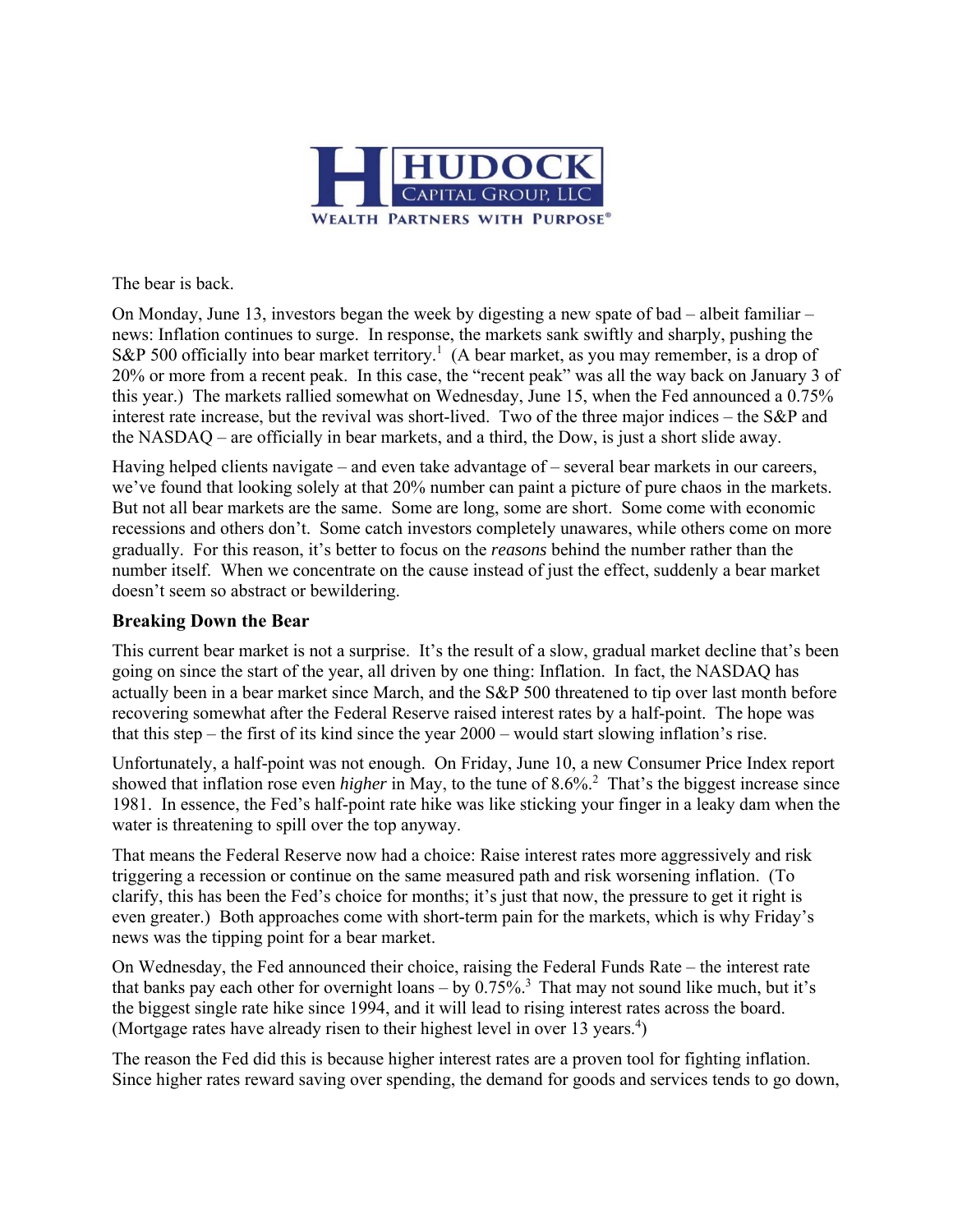forcing companies to lower their prices if they're to attract new business. Lower prices, of course, means lower inflation.

The Fed's move was expected, and many economists feel it's warranted. Why, then, have the markets continued to fall? Because now the economy is on the clock for a possible recession.

You see, higher interest rates are a double-edged sword. Higher rates mean higher borrowing costs and more expenses for both individuals and companies. If rates rise too high, too fast, it could trigger nationwide layoffs, a plunge in housing prices, and more. Given that the Fed hinted that *another*  0.75% hike was on the cards in July, such a scenario is not out of the question.<sup>3</sup>

When the Fed announced the rate hike on Wednesday, they also revealed something else: Their economic outlook for the rest of 2022. The Fed's hope is to achieve what's called a "soft landing." This is where economic growth slows, but a full-blown recession is avoided. There's some justification for this hope. After all, if you remove inflation from the equation, the economy is actually in pretty good shape. The unemployment rate is at 3.6%, which is *almost* back to where we were in January 2020 before COVID hit.<sup>3</sup> And consumer spending – the bedrock of our economy – remains strong. It was to shore up the economy that the Fed dropped interest rates in the first place. Now, the thinking goes, that mission is complete, which means it's time for the Fed to pivot to the second prong of their "dual mandate": stabilizing prices. (The first prong is stable employment.)

Unfortunately, soft landings are historically difficult to achieve, and the most recent data suggests an economic slowdown may already be happening. Consumer sentiment is dropping, retail sales numbers have dropped slightly over the last month, and while the economy continues to add jobs, it did so at a slower pace in May.<sup>3</sup> Even the Fed admits that the unemployment rate will likely go up over the next few years. (Moving from 3.6% to 4.1%, according to their projections.<sup>3</sup>)

Time will tell whether a new recession is on the horizon. For now, though, fears of one have driven stocks into a bear market – and *that* is the real issue we need to concern ourselves with right now. How we handle feelings like fear will play a big role in determining how well we navigate these turbulent times.

You see, news of a bear market is an unpleasant headline in a year that's been full of them. But in my experience, the real danger during market conditions like these is not the bear itself,

but the way people *respond* to it. Because, when you think about it, headlines are written to seem *big, grand,* even *epic.* They're designed to get your attention. What they are not designed to do is give advice specific to *you.* So, let's talk about what a bear market does and does *not* mean for your investments, your financial plan, and your financial goals*.*

## **What a Bear Market Means**

Have you ever been driving on the road and hit *every green light* on the way to your destination? It's a great feeling, isn't it? Well, that's sort of what a **bull market** is – and the road is the journey to your financial goals.

A bear market is the opposite.

During a bear market, the road to your financial goals, for the foreseeable future, is like getting caught at every red light in a major traffic jam. We're still progressing toward your goals, but we're inching instead of cruising. Sometimes, we may not move at all for a while. Sometimes, it may be necessary to take a detour and backtrack. It's not fun, but it's also not the end of the world. Because here's what a bear market *doesn't* mean: